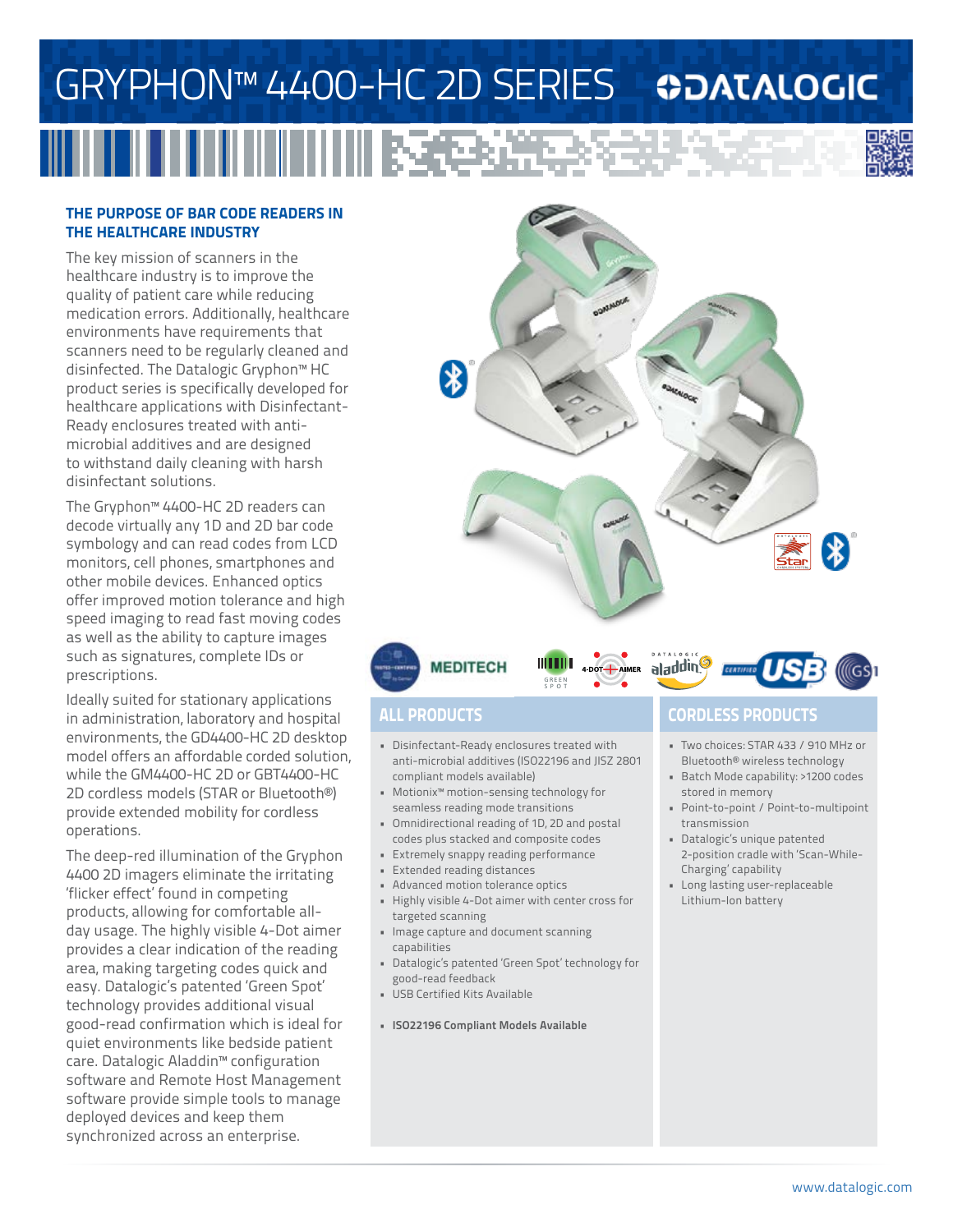# GRYPHON™ I GD4400-HC 2D

## **ODATALOGIC**

| <b>DECODING CAPABILITY</b>                                                                   |                                                                                                                                                                                                                                                                                                                                                                                                                                                                                                                                   | <b>READING PERFORMANCE</b>                                                                                                                                                                                        |                                                                                                                                                                                                                                                                                                                                                                                         |
|----------------------------------------------------------------------------------------------|-----------------------------------------------------------------------------------------------------------------------------------------------------------------------------------------------------------------------------------------------------------------------------------------------------------------------------------------------------------------------------------------------------------------------------------------------------------------------------------------------------------------------------------|-------------------------------------------------------------------------------------------------------------------------------------------------------------------------------------------------------------------|-----------------------------------------------------------------------------------------------------------------------------------------------------------------------------------------------------------------------------------------------------------------------------------------------------------------------------------------------------------------------------------------|
| 1D / LINEAR CODES<br>2D CODES<br>POSTAL CODES<br><b>STACKED CODES</b>                        | Autodiscriminates all standard 1D codes including<br>GS1 DataBar <sup>™</sup> linear codes.<br>Aztec Code: China Han Xin Code: Data Matrix:<br>MaxiCode; Micro QR Code; QR Code<br>Australian Post; British Post; China Post; IMB;<br>Japanese Post; KIX Post; Korea Post; Planet Code;<br>Postnet; Royal Mail Code (RM4SCC)<br>EAN/JAN Composites; GS1 DataBar Composites;<br>GS1 DataBar Expanded Stacked; GS1 DataBar<br>Stacked; GS1 DataBar Stacked Omnidirectional;<br>MacroPDF; MicroPDF417; PDF417; UPC A/E<br>Composites | <b>IMAGE CAPTURE</b><br><b>IMAGER SENSOR</b><br><b>LIGHT SOURCE</b><br>MOTION TOLERANCE<br>PRINT CONTRAST RATIO (MINIMUM)<br>READING ANGLE<br>READING INDICATORS<br>RESOLUTION (MAXIMUM)<br><b>READING RANGES</b> | Graphic Formats: BMP, JPEG, TIFF;<br>Greyscale: 256, 16, 2<br>Wide VGA: 752 x 480 pixels<br>Aiming: 650 nm VLD<br><b>25 IPS</b><br>25%<br>Pitch: +/- 40°; Roll (Tilt): 180°; Skew (Yaw): +/- 40°<br>Beeper (Adjustable Tone); Datalogic 'Green Spot'<br>Good Read Feedback: Good Read LED<br>1D Linear: 0.102 mm / 4 mils; Data Matrix:<br>0.178 mm / 7 mils; PDF417: 0.102 mm / 4 mils |
| <b>ELECTRICAL</b>                                                                            |                                                                                                                                                                                                                                                                                                                                                                                                                                                                                                                                   | <b>TYPICAL DEPTH OF FIELD</b>                                                                                                                                                                                     | Minimum distance determined by symbol<br>length and scan angle.                                                                                                                                                                                                                                                                                                                         |
| <b>CURRENT</b><br><b>INPUT VOLTAGE</b>                                                       | Operating (Typical): 160 mA @ 5 VDC; Standby/Idle<br>(Typical): 65 mA @ 5 VDC<br>$4.2 - 5.25$ VDC                                                                                                                                                                                                                                                                                                                                                                                                                                 |                                                                                                                                                                                                                   | Printing resolution, contrast, and ambient<br>light dependent.<br>Code 39: 5 mils: 4.0 to 19.0 cm / 1.6 to 7.5 in<br>Code 39: 10 mils: 1.0 to 30.0 cm / 0.4 to 11.8 in                                                                                                                                                                                                                  |
| <b>ENVIRONMENTAL</b>                                                                         |                                                                                                                                                                                                                                                                                                                                                                                                                                                                                                                                   |                                                                                                                                                                                                                   | Data Matrix: 10 mils: 2.0 to 16.0 cm / 0.8 to 6.3 in<br>Data Matrix: 15 mils: 0 to 23.6 cm /0 to 9.3 in                                                                                                                                                                                                                                                                                 |
| <b>AMBIENT LIGHT</b><br><b>DROP RESISTANCE</b>                                               | 0 - 100.000 lux<br>Withstands repeated drops from 1.5 m / 5.0 ft onto<br>a concrete surface                                                                                                                                                                                                                                                                                                                                                                                                                                       |                                                                                                                                                                                                                   | EAN-13: 13 mils: 1.5 to 40.0 cm / 0.6 to 15.7 in<br>PDF417: 10 mils: 0.5 to 22.0 cm / 0.2 to 8.6 in<br>QR Code: 10 mils: 3.0 to 12.5 cm / 1.2 to 4.9 in                                                                                                                                                                                                                                 |
| ESD PROTECTION (AIR DISCHARGE)                                                               | 16 kV                                                                                                                                                                                                                                                                                                                                                                                                                                                                                                                             | <b>SAFETY &amp; REGULATORY</b>                                                                                                                                                                                    |                                                                                                                                                                                                                                                                                                                                                                                         |
| HUMIDITY (NON-CONDENSING)<br>PARTICULATE AND WATER SEALING<br><b>TEMPERATURE</b>             | $5 - 90%$<br><b>IP52</b><br>Operating: 0 to 50 °C / 32 to 122 °F<br>Storage/Transport: -20 to 70 °C / -4 to 158 °F                                                                                                                                                                                                                                                                                                                                                                                                                | <b>AGENCY APPROVALS</b>                                                                                                                                                                                           | The product meets necessary safety and<br>regulatory approvals for its intended use.<br>The Quick Reference Guide for this product can be<br>referred to for a complete list of certifications.                                                                                                                                                                                         |
| <b>INTERFACES</b>                                                                            |                                                                                                                                                                                                                                                                                                                                                                                                                                                                                                                                   | ENVIRONMENTAL COMPLIANCE<br><b>LASER CLASSIFICATION</b>                                                                                                                                                           | Complies to China RoHS; Complies to EU RoHS<br>Caution Laser Radiation - Do not stare into<br>beam: IEC 60825 Class 2                                                                                                                                                                                                                                                                   |
| <b>INTERFACES</b>                                                                            | RS-232 / USB / Keyboard Wedge / Wand Multi-<br>Interface                                                                                                                                                                                                                                                                                                                                                                                                                                                                          | <b>UTILITIES</b>                                                                                                                                                                                                  |                                                                                                                                                                                                                                                                                                                                                                                         |
|                                                                                              |                                                                                                                                                                                                                                                                                                                                                                                                                                                                                                                                   | DATALOGIC ALADDIN™                                                                                                                                                                                                | Datalogic Aladdin configuration program is                                                                                                                                                                                                                                                                                                                                              |
| PHYSICAL CHARACTERISTICS<br><b>COLORS AVAILABLE</b><br><b>DIMENSIONS</b><br><b>ENCLOSURE</b> | Light Green/Light Grey (Rubber/Plastic)<br>18.1 x 7.1 x 10.0 cm / 7.1 x 2.8 x 3.9 in<br>Disinfectant-Ready Enclosure Treated with                                                                                                                                                                                                                                                                                                                                                                                                 | OPOS / JAVAPOS                                                                                                                                                                                                    | available for download at no charge.<br>JavaPOS Utilities are available for download at<br>no charge.<br>OPOS Utilities are available for download at no                                                                                                                                                                                                                                |
| WEIGHT                                                                                       | Anti-Microbial Additives (ISO22196 and JISZ 2801<br>compliant models available)<br>195.0 g / 6.9 oz                                                                                                                                                                                                                                                                                                                                                                                                                               | REMOTE HOST DOWNLOAD                                                                                                                                                                                              | charge.<br>Lowers service costs and improves operations:<br>GD4410                                                                                                                                                                                                                                                                                                                      |
|                                                                                              |                                                                                                                                                                                                                                                                                                                                                                                                                                                                                                                                   | <b>WARRANTY</b>                                                                                                                                                                                                   |                                                                                                                                                                                                                                                                                                                                                                                         |
|                                                                                              |                                                                                                                                                                                                                                                                                                                                                                                                                                                                                                                                   | WARRANTY                                                                                                                                                                                                          | 5-Year Factory Warranty                                                                                                                                                                                                                                                                                                                                                                 |

#### **DATALOGIC ADC'S DISINFECTANT-READY ENCLOSURES FOR HEALTHCARE**

Datalogic ADC offers bar code readers designed specifically for the healthcare industry with Disinfectant-Ready enclosures treated with anti-microbial additives that can help fight against the spreading of germs. This is particularly important if the scanner is traveling room-to-room on a medication cart with a nurse. The Disinfectant-Ready enclosures can withstand daily cleaning with harsh chemical cleaning solutions commonly used in a healthcare environment.



| <b>PRODUCT</b>                                         | <b>CHEMICAL CONTENT</b>                                                             |  |  |
|--------------------------------------------------------|-------------------------------------------------------------------------------------|--|--|
| Sani-Cloth® HB, Sani-Cloth® Plus,<br>Super Sani-Cloth® | Quaternary Ammonium Chloride<br>solution                                            |  |  |
| Hepacide Quat II                                       | Virucidal disinfectant cleaner                                                      |  |  |
| <b>Alcohol Wipes</b>                                   | 70% Isopropyl Alcohol                                                               |  |  |
| CaviWipes™                                             | Isopropanol 10-20%; Ethylene Glycol<br>Monobutyl Ether 1-5%                         |  |  |
| Virex® 256                                             | n-Alkyl Dimethyl Benzyl Ammonium<br>Chloride; Didecyl Dimethyl Ammonium<br>Chloride |  |  |
| 409® Glass and Surface Cleaner                         | n-Alkyl Dimethyl Benzyl Ammonium<br>Chloride; n-Propoxypropanol                     |  |  |
| Windex® Blue                                           | Isopropyl Alcohol                                                                   |  |  |
| Clorox® Bleach                                         | Sodium Hypochlorite; Sodium Hydroxide                                               |  |  |
| 100% Gentle dish soap and water                        |                                                                                     |  |  |

REFER TO THE DEVICE INSTRUCTION MANUAL FOR PROPER CLEANING METHODS WHEN USING THESE CHEMICALS. DISINFECTANTS SHOULD NOT BE SPRAYED OR POURED ONTO THE

SCANNER UNIT.

THE SCANNERS MUST ALWAYS BE WIPED DRY AFTER DISINFECTING.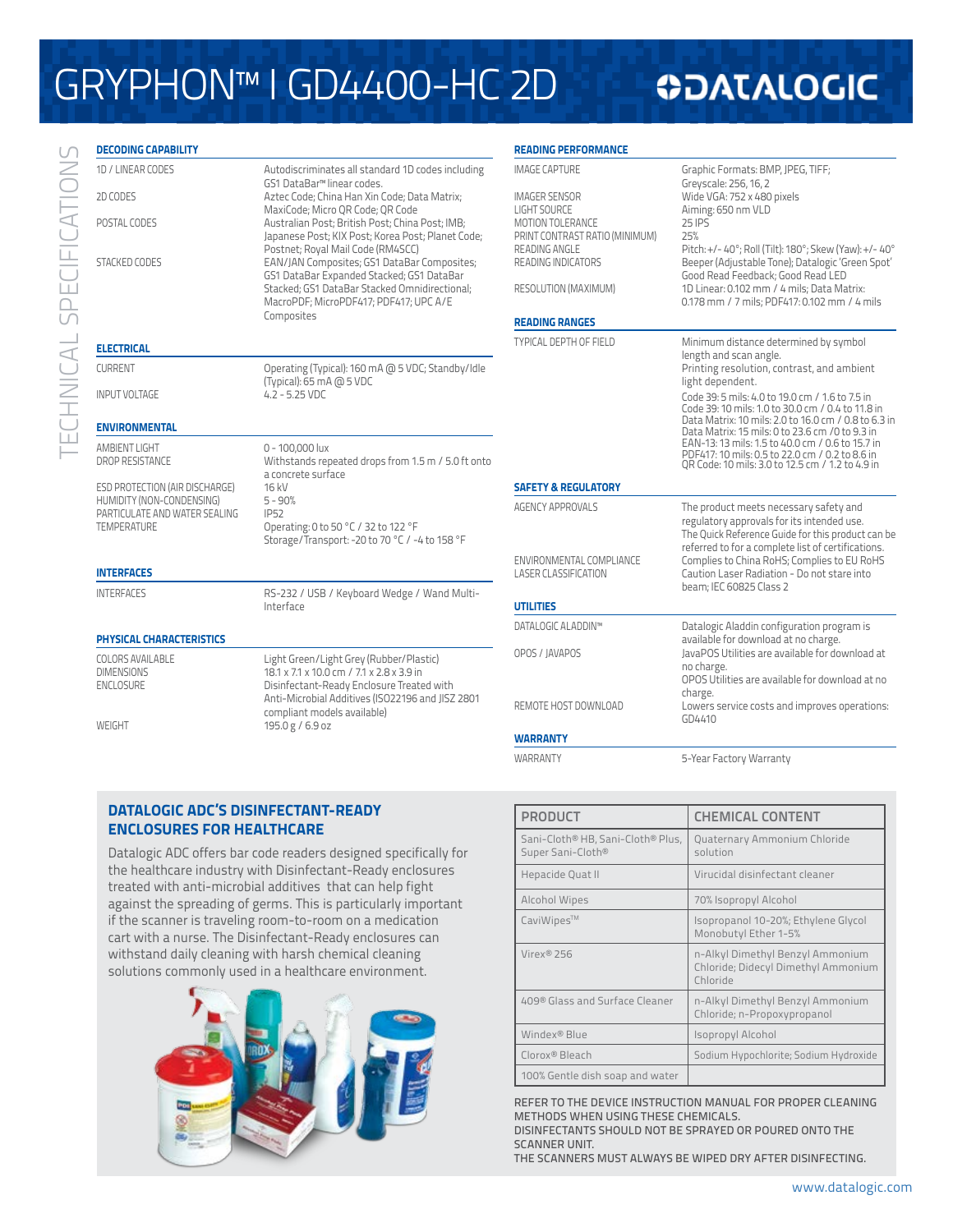# GRYPHON™ I GM4400-HC 2D

### **ODATALOGIC**

| <b>CORDLESS COMMUNICATIONS</b>                                                                                     |                                                                                                                                                                                                                         | <b>READING PERFORMANCE</b>                                                                                                        |                                                                                                                                                                                                                                                                                                                                                                            |
|--------------------------------------------------------------------------------------------------------------------|-------------------------------------------------------------------------------------------------------------------------------------------------------------------------------------------------------------------------|-----------------------------------------------------------------------------------------------------------------------------------|----------------------------------------------------------------------------------------------------------------------------------------------------------------------------------------------------------------------------------------------------------------------------------------------------------------------------------------------------------------------------|
| DATALOGIC STAR CORDLESS SYSTEM™                                                                                    | Effective Radiated Power: 433.92 MHz: < 10 mW;<br>910 MHz: < 1 mW<br>Multi-Point Configuration: Max. Readers per<br>Radio Receiver: 16<br>Point-to-Point Configuration<br>Radio Frequency: 433.92 MHz; 910 MHz          | <b>IMAGER SENSOR</b><br>LIGHT SOURCE<br>MOTION TOLERANCE<br>PRINT CONTRAST RATIO (MINIMUM)<br>READING ANGLE<br>READING INDICATORS | Wide VGA: 752 x 480 pixels<br>Aiming: 650 nm VLD<br><b>25 IPS</b><br>25%<br>Pitch: +/- 40°; Roll (Tilt): 360°; Skew (Yaw): +/- 40°<br>Beeper (Adjustable Tone); Datalogic 'Green Spot'                                                                                                                                                                                     |
|                                                                                                                    | Two Way Communications                                                                                                                                                                                                  | RESOLUTION (MAXIMUM)                                                                                                              | Good Read Feedback; Good Read LED<br>1D Linear: 0.102 mm / 4 mils: Data Matrix:                                                                                                                                                                                                                                                                                            |
| <b>DECODING CAPABILITY</b>                                                                                         |                                                                                                                                                                                                                         |                                                                                                                                   | 0.178 mm / 7 mils; PDF417: 0.127 mm / 5 mils                                                                                                                                                                                                                                                                                                                               |
| 1D / LINEAR CODES                                                                                                  | Autodiscriminates all standard 1D codes including<br>GS1 DataBar <sup>™</sup> linear codes.                                                                                                                             | <b>READING RANGES</b>                                                                                                             |                                                                                                                                                                                                                                                                                                                                                                            |
| 2D CODES                                                                                                           | Aztec Code; China Han Xin Code; Data Matrix;<br>MaxiCode; QR Code                                                                                                                                                       | <b>TYPICAL DEPTH OF FIELD</b>                                                                                                     | Minimum distance determined by symbol length<br>and scan angle.                                                                                                                                                                                                                                                                                                            |
| POSTAL CODES                                                                                                       | Australian Post; China Post; IMB; Japanese Post;<br>KIX Post; Korea Post; Planet Code; Postnet; Royal                                                                                                                   |                                                                                                                                   | Printing resolution, contrast, and ambient light<br>dependent.                                                                                                                                                                                                                                                                                                             |
| <b>STACKED CODES</b>                                                                                               | Mail Code (RM4SCC)<br>EAN/JAN Composites; GS1 DataBar Composites;<br>GS1 DataBar Expanded Stacked; GS1 DataBar<br>Stacked; GS1 DataBar Stacked Omnidirectional;<br>MacroPDF; MicroPDF417; PDF417; UPC A/E<br>Composites |                                                                                                                                   | Code 39: 5 mils: 4.0 to 19.0 cm / 1.6 to 7.5 in<br>Code 39: 10 mils: 1.0 to 30.0 cm / 0.4 to 11.8 in<br>Data Matrix: 10 mils: 2.0 to 16.0 cm / 0.8 to 6.3 in<br>Data Matrix: 15 mils: 0 to 23.6 cm /0 to 9.3 in<br>EAN-13: 13 mils: 1.5 to 40.0 cm / 0.6 to 15.7 in<br>PDF417: 10 mils: 0.5 to 22.0 cm / 0.2 to 8.6 in<br>QR Code: 10 mils: 3.0 to 12.5 cm / 1.2 to 4.9 in |
| <b>ELECTRICAL</b>                                                                                                  |                                                                                                                                                                                                                         |                                                                                                                                   |                                                                                                                                                                                                                                                                                                                                                                            |
| <b>BATTERY</b>                                                                                                     | Battery Type: Lithium-Ion, 2100 mAh; Charge Time:<br>External Power: 4 Hours @ 12 VDC; Reads per                                                                                                                        | <b>SAFETY &amp; REGULATORY</b><br><b>AGENCY APPROVALS</b>                                                                         | The product meets necessary safety and regulatory                                                                                                                                                                                                                                                                                                                          |
| CRADLE INDICATOR LEDS                                                                                              | Charge: 60,000<br>Battery Charging (Red); Charge Completed (Green);<br>Power/Data (Yellow)                                                                                                                              |                                                                                                                                   | approvals for its intended use.<br>The Quick Reference Guide for this product can be<br>referred to for a complete list of certifications.                                                                                                                                                                                                                                 |
| <b>CURRENT</b><br><b>INPUT VOLTAGE</b>                                                                             | Charging (Typical): < 8 W; Standby/Idle (Typical):<br>$< 2.5$ mA @ 5 VDC<br>$4.75 - 14.0$ VDC +/- 5%                                                                                                                    | ENVIRONMENTAL COMPLIANCE<br><b>LED CLASSIFICATION</b>                                                                             | Complies to China RoHS; Complies to EU RoHS<br>Caution Laser Radiation - Do not stare into beam;<br>IEC 60825 Class 2                                                                                                                                                                                                                                                      |
| <b>ENVIRONMENTAL</b>                                                                                               |                                                                                                                                                                                                                         | <b>UTILITIES</b>                                                                                                                  |                                                                                                                                                                                                                                                                                                                                                                            |
| AMBIENT LIGHT                                                                                                      | 0 - 100,000 lux                                                                                                                                                                                                         | DATALOGIC ALADDIN™                                                                                                                | Datalogic Aladdin configuration program is                                                                                                                                                                                                                                                                                                                                 |
| ESD PROTECTION (AIR DISCHARGE)<br>HUMIDITY (NON-CONDENSING)<br>PARTICULATE AND WATER SEALING<br><b>TEMPERATURE</b> | 16 kV<br>$0 - 90%$<br><b>IP52</b><br>Operating: 0 to 50 °C / 32 to 122 °F                                                                                                                                               | OPOS / JAVAPOS                                                                                                                    | available for download at no charge.<br>JavaPOS Utilities are available for download at no<br>charge. OPOS Utilities are available for download at                                                                                                                                                                                                                         |
|                                                                                                                    | Storage/Transport: -20 to 70 °C / -4 to 158 °F                                                                                                                                                                          | REMOTE HOST DOWNLOAD                                                                                                              | no charge.<br>Lowers service costs and improves operations:<br>BC4010                                                                                                                                                                                                                                                                                                      |
| <b>INTERFACES</b>                                                                                                  |                                                                                                                                                                                                                         |                                                                                                                                   |                                                                                                                                                                                                                                                                                                                                                                            |
| <b>INTERFACES</b>                                                                                                  | RS-232 / USB / Keyboard Wedge / Wand Multi-<br>Interface                                                                                                                                                                | <b>WARRANTY</b><br>WARRANTY                                                                                                       | 3-Year Factory Warranty                                                                                                                                                                                                                                                                                                                                                    |
| PHYSICAL CHARACTERISTICS                                                                                           |                                                                                                                                                                                                                         |                                                                                                                                   |                                                                                                                                                                                                                                                                                                                                                                            |
| <b>COLORS AVAILABLE</b>                                                                                            |                                                                                                                                                                                                                         |                                                                                                                                   |                                                                                                                                                                                                                                                                                                                                                                            |
| <b>DIMENSIONS</b>                                                                                                  | Light Green/Light Grey (Rubber/Plastic)<br>Cradle: 18.6 x 9.9 x 5.6 cm / 7.2 x 3.9 x 2.2 in<br>Reader: 18.1 x 7.1 x 10.0 cm / 7.1 x 2.8 x 3.9 in                                                                        |                                                                                                                                   |                                                                                                                                                                                                                                                                                                                                                                            |
| <b>ENCLOSURE</b>                                                                                                   | Disinfectant-Ready Enclosure Treated with Anti-<br><b>Microbial Additives</b>                                                                                                                                           |                                                                                                                                   |                                                                                                                                                                                                                                                                                                                                                                            |
| WEIGHT                                                                                                             | Cradle: 246.0 g / 8.7 oz; Reader: 245.0 g / 8.6 oz                                                                                                                                                                      |                                                                                                                                   |                                                                                                                                                                                                                                                                                                                                                                            |